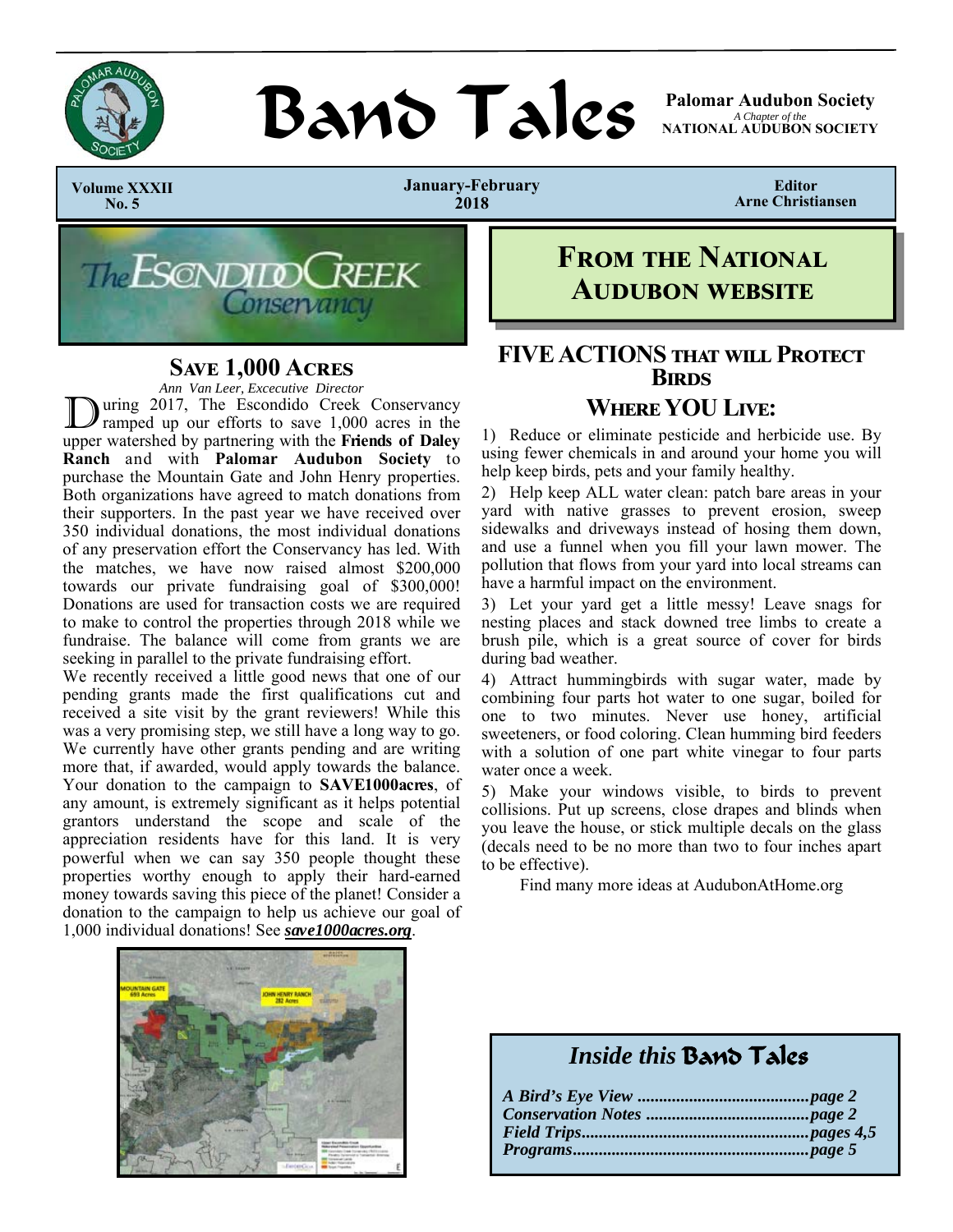## **A BIRD'S EYE VIEW** *Penny Hernandez, President*

H ope you all had a great Holiday. I know the fires effected some more than others, but hopefully everyone will be facing a better new year. I went back and reread my last letter about not knowing where I was going with the subject of



natural disasters. I also read the Conservation Notes by Richard Fowler. I didn't realize we were writing about the same subject. The thing I did think about after reading Richard's article is that natural disasters are a part the ecosystem and in the long run will lead to recovery and health of flora and fauna. We

haven't found ways to stop hurricanes, tornadoes, earthquakes, but what about many of the wild fires? A great many of these fires are manmade. Careless campers, downed power lines, arsonists, these are the things we can control, so let's get busy solving these problems.

We know these disasters are going to continue so let's work hard to figure out what we as individuals, communities, and conservation groups can continue to do to ease the suffering of humans, wild animals, and our important resources.



#### **Rapid Natural Selection**  *Richard Fowler*

s some of you older students of biology and evolution may remember, natural selection is not



always a slow process. Although typically it may occur over many generations, there are examples of rapid change. One that came to mind as I prepared this story is the Peppered Moth. Back in the early 1800's as soot covered trees and buildings in industrial parts of the United Kingdom, a black form of the Peppered Moth rapidly replaced the

salt and pepper lighter form. This suggested that the black form was better adapted to the industrial age. As a side note it is interesting that modern studies have linked this changed to a mutation that occurred in about 1819. It is also noteworthy that with environmental cleanup, the

lighter form of the Checkered Moth has reappeared as the dominant form in the large industrial cities. This only reinforces the view that natural selection can be rapid.

Fast forward to present day birds in the United States. The Snail Kite has been an endangered species in the Everglades. As of 2007 the number had dwindled to as few as 700. Their usual diet had been small apple snails. However, a larger invasive snail appeared in 2004. There was great concern that this would contribute to further decline in Snail Kite numbers because the Kites appeared to have difficulty eating the larger snails.

However, researchers at the University of Florida have discovered that the number of Snail Kites has grown in the past thirteen years (to over 2,000 at present.) They have also documented increased beak size and body mass for the Snail Kites since 2004 (up 8-14 percent). It would appear that the larger beak size has contributed to the Snail Kites ability to ingest the larger invasive snail. This change has occurred over two generations of Snail Kites and indicates that natural selection has happened very quickly. The study also suggests that genetics has played a role as larger beaked parents have produced larger beaked offspring and larger beaked offspring have fared better than their smaller beaked cousins.

This appears to be good news for an animal's ability to adjust to climate change and other environmental threats quickly. Of course it does not change the reality that we are in a time of increased extinction of species, but the news is not all bad.



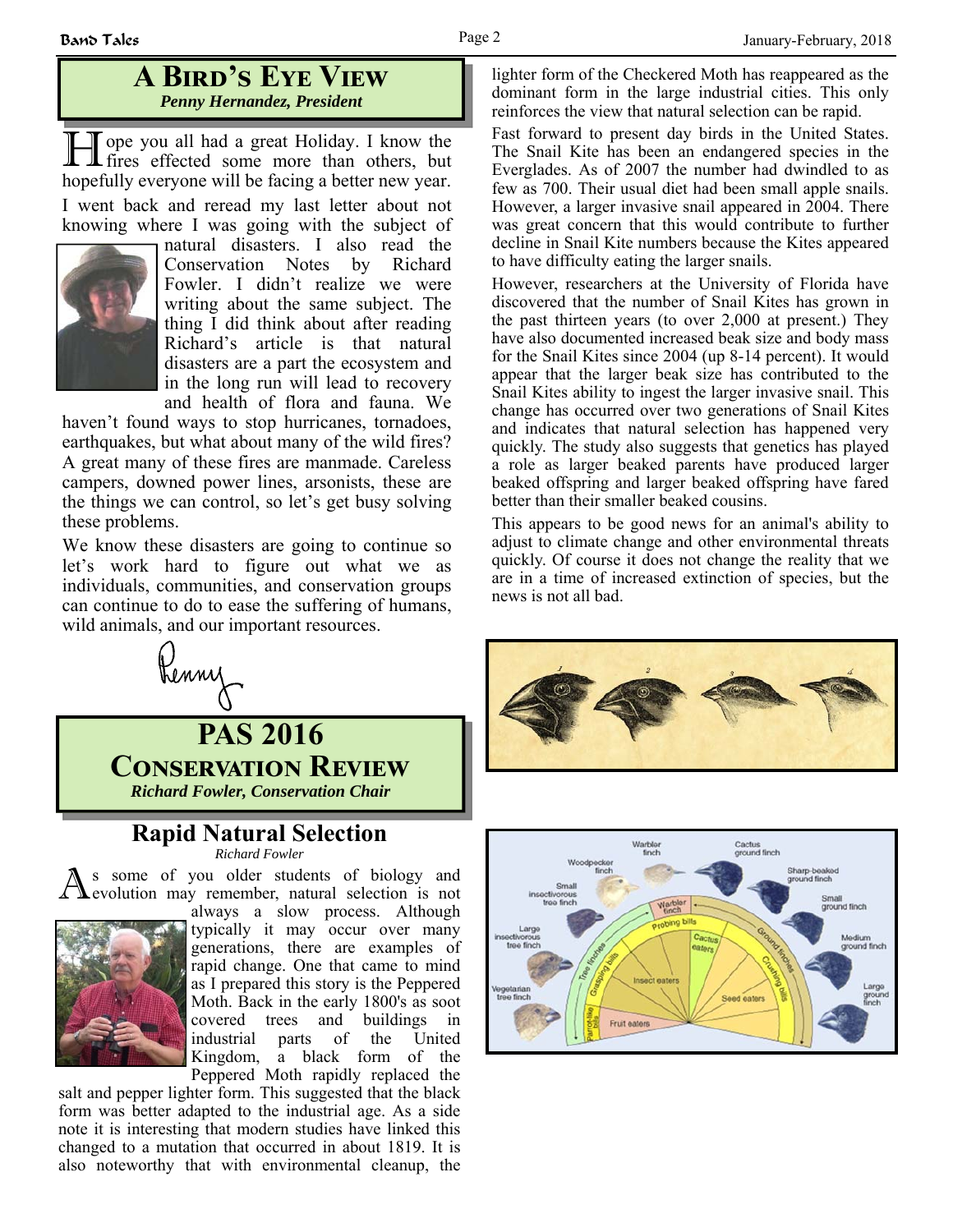

S AVE THE DATE: Olympic Birdfest, April 13-15, 2018. Enjoy guided birding trips, boat tours, live auction, raffle, gala banquet, and more. Our featured speaker: Claudio Vidal will talk about Patagonia & Chile: Birds & Mammals at the End of the Americas. Join our festival pre-trip: a three-day, two-night birding/sightseeing cruise of the San Juan Islands, April 10-12, 2018 or extend your festival with our Neah Bay post-trip on April 16-17, 2018: two days exploring northwest coastal Washington. To learn more and register, visit

www.olympicbirdfest.org.



**2018 SAN DIEGO BIRD FESTIVAL** Feb 21-25, 2018

Marina Village Conference Center Special Guests: Paul Bannick, Kevin McGowan, Bill Thompson III, and Julie Zickefoose

R egistration began October 2, 2017 9:00 am Pacific Time. The best way to get the trips you want is by registering online. The system can register parties of one or two.

For groups of more than two people, please contact us.

There is a \$10 registration fee per person. Want to save on registration? Volunteer during the festival! Choose the Attendee Role of "Volunteer," and your registration fee will be waived. We'll contact you and set you up to work a shift.

Please note there is an error in the brochure insert worksheet. Su02 is listed at an incorrect price of \$105. The cost of this field trip is \$125.

In some resources, the F03 field trip is listed with an ending time of 1:30, and in others the listed time is 3:30. The correct ending time is 1:30 pm.

We regret that we have cited the incorrect name for one of our cherished sponsors. We urge you to check out Birds & Nature Tours Portugal at their website: www.birds.pt. They will be doing a couple of free programs during the festival, and co-leading field trips.

# *PALOMAR AUDUBON SOCIETY WELCOMES NEW AND RENEWING CHAPTER-ONLY MEMBERS:*

K<br>KKKKKKKKKKKKKKKKKKKKKKKKKKKKKKKKKK

Ann Baldwin Michael and Sonja Beeve David and Kathy Billings Arne and Sunny Christiansen Joan Comito Judy Doebke Brian and Janet Edwards Elinor Foulke Ed and Jan Hall Bill and Martha Saltzman

## *AND WE APPRECIATE OUR DONORS VERY MUCH!*

Michael and Sonja Beeve David and Kathy Billings Barbara Bury Brian and Janet Edwards Elinor Foulke Ed and Jan Hall Judy Jankauski Richard Mason Dawn Nowlin Scott Pallais Bill and Mariam Sherrad Peter Thomas

xxxxxxxxxxxxxxxxxxxxxxx



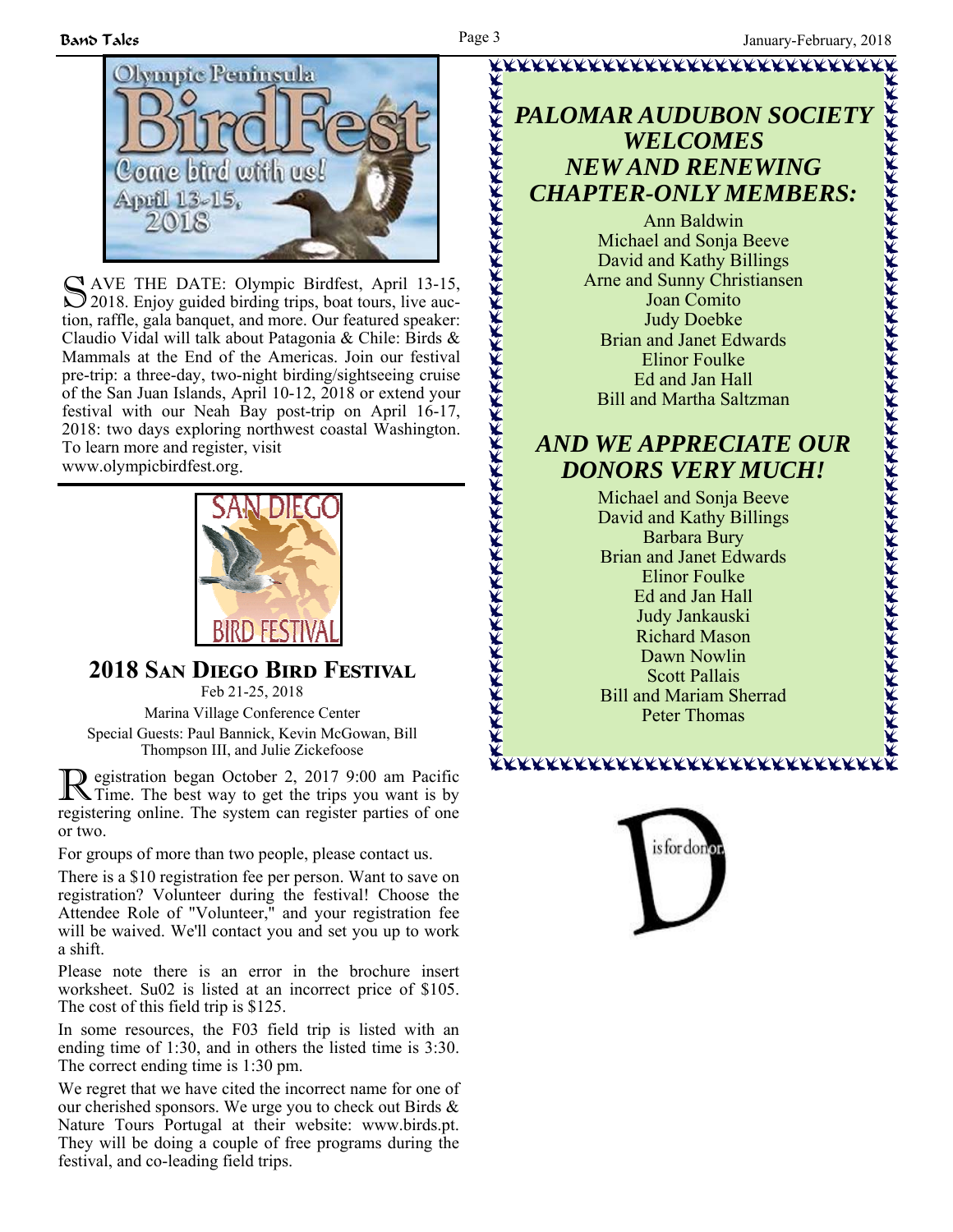### **FIELD TRIPS** *Jim Beckman*

W hether a seasoned birder or a beginner, you are welcome to join us. For more information call the trip leader shown below. Heavy rain cancels trips. Locations in Thomas Guide Coordinates are shown in parenthesis as (Page-Column Row). Ratings: 1=easy, suitable for all levels, 2=moderate, a bit more walking and possibly some hilly terrain, 3=challenging, longer hikes and may involve some steep terrain.

760-743-1052

Saturday, January 6, 8:30 am. **Dixon Lake** Escondido **(1110-C3) Rating: 2**

From I-15 in Escondido, exit at El Norte Parkway and drive east approximately 3 miles. Look for the "Daley Ranch/Dixon Lake" signs and turn left (north) on La Honda Drive. Continue toward Dixon Lake and the Daley Ranch free parking area on your left. Meet at the east end of this parking lot, adjacent the Dixon Lake entrance. Leader: Jim Beckman 858-205-2819

> Saturday, January 13, 8:30 am. **Sweetwater River/Bonita**  National City **(1310-C4) Rating: 2**

Take I-15 south to I-805 south and take the Sweetwater Road exit in National City. Turn right at Sweetwater Road and then right at Plaza Bonita Road. You will see the Plaza Bonita Shopping Center parking area on the left. Meet at the far west corner of the parking lot near the Outback Steakhouse. Our walk will be along the Sweetwater River where we should see a good variety of waterfowl and other birds.

Leader: Jeff Ebright 858-484-3932

> Saturday, January 20, 8:30 am. **Dos Picos County Park & Rangeland Road**  Ramona **(1171-H5) Rating: 2**

From I-15 in Rancho Bernardo go east on Rancho Bernardo Road, which turns into Espola Road (S5), and continue to Poway Road (S4). Turn left and drive east to Highway 67. Head north on Highway 67 and just before you reach Ramona, make a hard right on Mussey Grade Road (heading southwest). Continue on Dos Picos Park Road ½ mile to the park entrance on the left. There is a San Diego County Park parking fee, but free with a County senior pass.

Leader: Michael Beeve 209-247-5237



Saturday, January 27 – Sunday, January 28 **Salton Sea Weekend NO LOCAL FIELD TRIP**

> Saturday, February 3, 8:30 am. **Guajome Regional Park** Oceanside **(1067-D7) Rating: 2**

From Highway 78 in Oceanside, exit north on College Boulevard, and drive 4.4 miles north to Highway 76. Make a right turn on Highway 76 and continue east about  $\frac{1}{2}$  mile to Lake Guajome Road. Turn right (south) and drive up the hill past the park entrance, which does not open until later, and park on the street.

Leader: Doug Walkley 310-387-8190

> Saturday, February 10, 8:30 am. **Oak Hill Memorial Park**  Escondido **(1130-F1)) Rating: 1**

From I-15 exit east on Via Rancho Parkway, which becomes Bear Valley Parkway, and drive 5 miles north to Glen Ridge road at Orange Glen High School. Turn right on Glen Ridge Road and proceed approximately 1 mile east to the cemetery gate. Turn left to parking area. Leader: Penny Hernandez

760-746-8315

Saturday, February 17, 8:30 am. **San Joaquin Wildlife Sanctuary** 5 Riparian View, Irvine, CA 92612 **(Thomas Guide to Orange County, page 859 J-7) Rating: 2** 

Take I-5 north to the San Diego Freeway I-405. Continue north on the I-405 a short distance and then take the Culver exit and turn left (south). At the first signal, which is Michelson, turn right. Continue west on Michelson and then turn left on Harvard. Continue south on Harvard and then turn right on University Drive. Continue on University to Campus Dr. and turn right again. Stay in the far right lane and immediately turn right on to Riparian View which will enter the San Joaquin Wildlife Sanctuary. (There is a dark green sign by the turnoff, identifying this as the route into the San Joaquin Wildlife Sanctuary) At the end of the road, you will make a sharp left turn down a steep driveway and into the parking lot. The first building you see will be the Sea  $\&$  Sage Audubon House. Beyond the Audubon House are the ponds of the San Joaquin Wildlife Sanctuary and many trails for us to explore. Allow 50 minutes from Oceanside. Leader: Sally Sanderson

760-749-6995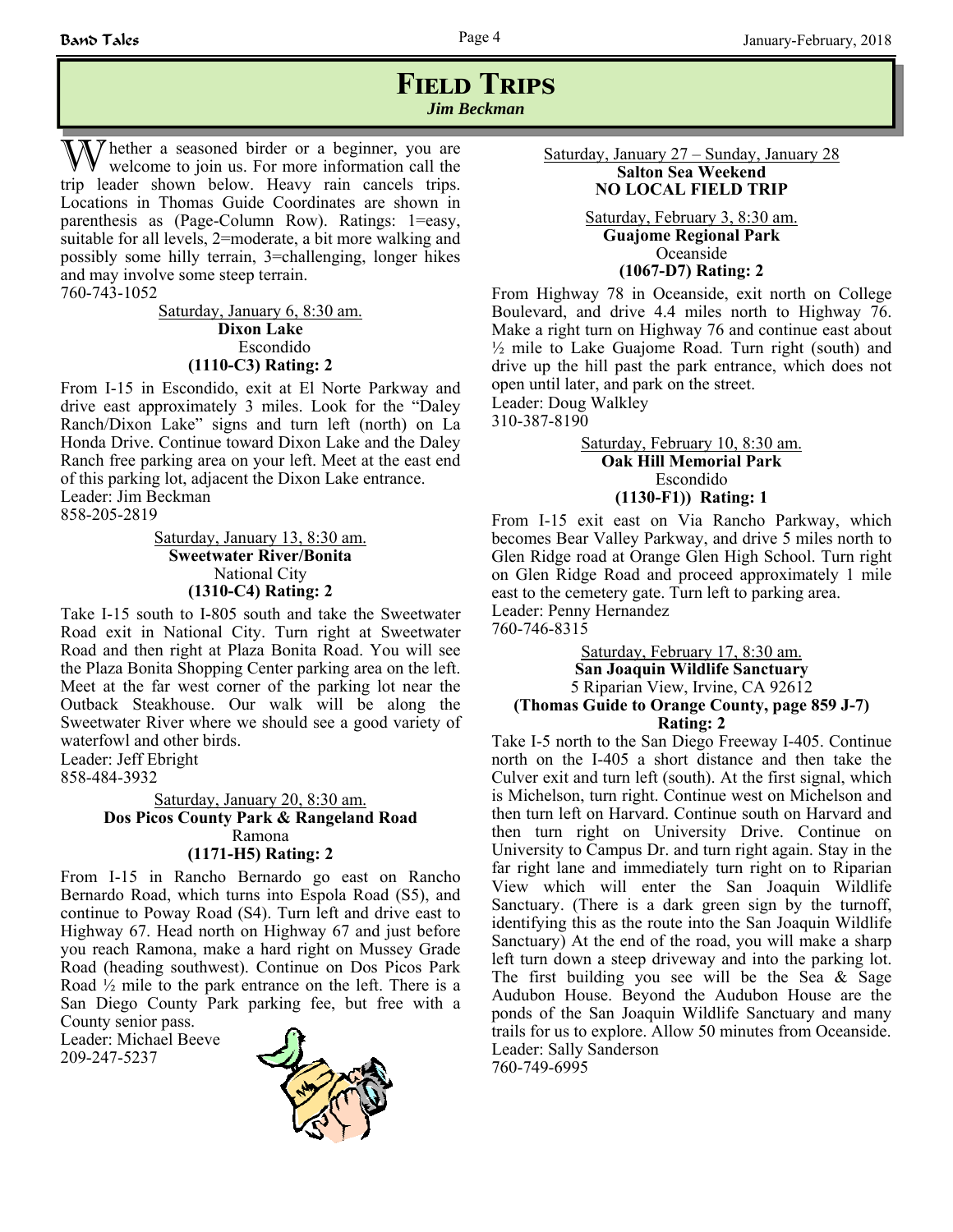#### Saturday, February 24 **San Diego Bird Festival – No Scheduled Field Trip**

#### Saturday, March 3, 8:30 am. **Santee Lakes** Santee

#### **(1231-A5) Rating: 2**

From I-15 go east on Highway 52. Exit at Mast Boulevard. Continue east on Mast Boulevard. to Fanita Parkway. Turn right and continue south to the entrance to Santee Lakes on your right. Car entry fee is \$5.

**OR** from Mast Boulevard turn left on Fanita Parkway, and continue north to Lake Canyon Dr. Turn right, park along the street, and walk through the open gate for **FREE**. Meet in the parking lot by the General Store between lakes 4 & 5. Leader: Tom Trowbridge 760-743-1052

## **PROGRAMS**

*Please join us for our interesting monthly program and refreshments at the Remington Club, 16916 Hierba Drive, Rancho Bernardo. There is a social period beginning at 6:30 pm with the meeting and program getting under way p***rom***ptly at 7:00 pm.*

# **Thursday, January 25, 2018 Alex Bairstow**

**"My Youth Summer Birding Camp in Colorado"**

**D** alomar Audubon Society has a community outreach program with several special initiatives. One of these initiatives is our youth scholarship program. In July 2017, we provided a 100% scholarship award for a week -long educational teenager birding camp conducted by the American Birding Association at Estes Park, Colorado. The recipient of this Young Birder scholarship was Alex Bairstow.

Alex is 17 years old and a senior in high school. He became hooked on birds around age nine, though he has been interested in nature for as long as he can remember. What got him interested in birds was observing his grandmother's bird feeder in Massachusetts. After that, he set up his own feeder at his home in Virginia, before moving to California. His father is career military and Alex was free to roam the trails around his neighborhood on Camp Pendleton, seeing all sorts of new birds. Right now Alex is extremely interested in shorebirds. Alex is planning on attending Humboldt State University where he hopes to pursue a career in marine biology. Also, Alex leads birding field trips at the Whelan Lake Bird Sanctuary and Agua Hedionda Lagoon.

Alex is an excellent birder and is very active on eBird. He is looking forward to sharing his good time and great photos with the generous members of PAS who support our scholarship programs!

**Mark your calendars. Don't miss this one!**

# **Thursday, February 22 Neil Solomon**

**"The Birds of Peru"** 

From the Urubamba River below the heights of Machu Picchu, over 12,000 foot Andean passes to the lowlands of the Amazon headwaters, Peru is a land of ancient civilizations and Birds. Many Birds. 1792 species of Birds to be exact.

Neil would like to share his experiences traveling for two weeks by air, train, van, and boat, as he braved torrential rain and rock slides, to photograph Peruvian birds wherever he could find them. Neil has many stories to tell, but more importantly, many images to show you.

Neil has been photographing birds for the past seventeen years or so. He is a long time resident of San Diego and a member of the Photo Naturalists Camera Club. Neil enjoys photographing birds wherever he can find them but particularly enjoys traveling to out-of-the-way places. This is Neil's ninth PAS presentation, and like his previous programs, you can count on it being very interesting and informative.

#### **Mark your calendars. Don't miss this presentation**!